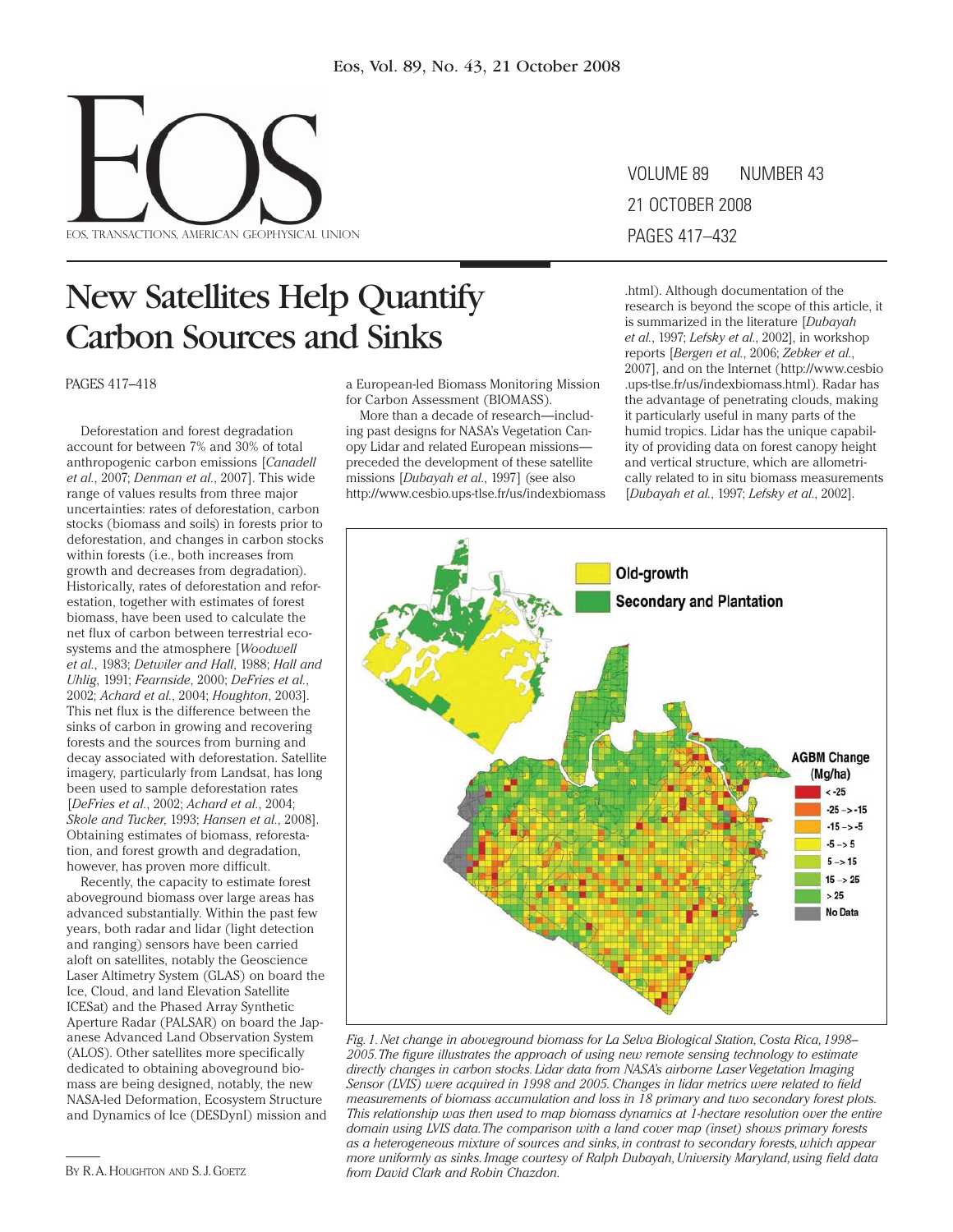# Eos, Vol. 89, No. 43, 21 October 2008

#### *A Focus on Carbon*

These new satellite systems combining radar and lidar will change the way carbon emissions are determined, thereby increasing the accuracy and also reducing ambiguities of the current approach. Uncertainty about biomass density (megagrams per hectare) contributes as much as does uncertainty about rates of deforestation to the range of flux estimates [*Houghton*, 2005], particularly in the tropics where biomass density is greatest and where rates of deforestation are highest [*Houghton*, 2005; *Houghton et al.*, 2001]. Even in developed countries, with repeated systematic forest inventories, aboveground forest biomass is not spatially mapped. Rather, ground-based estimates of mean biomass are determined for administrative districts (counties, states, countries). But the forests that are actually deforested may not be "average" forests; their biomass may be systematically higher or lower than the average. Assigning an accurate estimate of biomass to the forests that are actually deforested will reduce the uncertainty of carbon emissions by as much as a factor of 2 [*Houghton*, 2005; *Houghton et al.*, 2001]. Spatially complete sampling also removes the need for assumptions about the distribution of deforestation and captures explicitly the heterogeneity of site factors that affect carbon dynamics, such as rates of decay and growth.

Mapping biomass from satellites will also remove a key arbitrary aspect of determining carbon emissions. A recurring discussion in United Nations Framework Convention on Climate Change meetings—in Nusa Dua, Bali, Indonesia; Bonn, Germany; and Accra, Ghana—over the past year has focused on reducing emissions from deforestation and degradation, with emphasis placed on refining the definitions of forest, deforestation, and forest degradation [*Noble et al.*, 2000; *United Nations Framework Convention on Climate Change*, 2006]. If forests are defined as having more than 20% tree cover, for example, the carbon released in reducing cover from 100% to 20% will not be counted as deforestation. And with a forest definition of 80% tree cover, the carbon emitted in reducing tree cover from 79% to zero will also not be counted. The arbitrariness in defining forest cover may also account for the apparent contradiction between the estimates of deforestation rates and changes in forest area from the Food and Agriculture Organization of the United Nations [*Grainger*, 2008]. Similar arbitrariness and ambiguity pertain to definitions of deforestation.

A biomass satellite mission eliminates these ambiguities by directly measuring aboveground carbon stocks. The most important information in determining sources and sinks of carbon, from both scientific and policy perspectives, is the accurate estimation of changes in carbon stocks. If the stocks are greater (or lesser) at time 2 than they were at time 1, then the sinks (or sources) of carbon can be determined

directly (Figure 1), without arbitrary definitions of forests, deforestation, or degradation and without having to monitor changes in land use and land cover. Admittedly, determining changes in land cover may be critical for other purposes, such as documenting the causes of degradation [*Laporte et al.*, 2007], but the primary goal of carbon accounting is to determine changes in carbon stocks.

#### *Limitations and Remaining Uncertainties*

There are still some issues about the new approach that need to be resolved. For example, aboveground carbon stocks do not include the large stocks of carbon in belowground biomass and soils, and a full accounting of changes in carbon will require terrestrial ecosystem models. Despite the larger stocks of carbon below ground, however, changes above ground accounted for nearly 90% of the emissions of carbon calculated from changes in land use over the period 1850–2000 [*Houghton*, 2005].

More important, it is unclear what accuracies are achievable from satellites over different temporal and spatial scales. It will be much easier, for example, to observe the large reductions in aboveground carbon that result from deforestation than the small accumulations (or losses) that result from forest growth (or degradation) (see Figure 1). The biomass satellites will undoubtedly miss small losses and accumulations of carbon in aboveground biomass, and "small" is so far undefined. Current estimated emissions of carbon from forest degradation range between zero and a magnitude equivalent to the emissions from deforestation [*Houghton*, 2005]; and the residual terrestrial carbon sink is greater than the emissions from deforestation [*Canadell et al.*, 2007]. Simply identifying what fraction of the world's forests (and where) are losing or gaining carbon at rates that can be observed over a multiyear mission would be a substantial improvement over current estimates.

We conclude that the general approach for estimating terrestrial sources and sinks of carbon can be redesigned as a consequence of the ability to map biomass from satellites. Rates of deforestation will no longer be of primary interest. Instead, measurements can focus on the appropriate target for carbon emissions, namely, change in carbon storage, whether or not deforestation is involved. With the new approach, both the accumulations of carbon in growing forests and the losses through degradation would be directly assessed within the limits of spaceborne instruments.

#### *Acknowledgments*

We thank Ralph Dubayah for Figure 1, and we thank him and two anonymous reviewers for thoughtful comments on the manuscript.

This material is based in part on work supported by NASA through its Terrestrial Ecology and Applied Sciences programs.

#### *References*

- Achard, F., H. D. Eva, P. Mayaux, H.-J. Stibig, and A. Belward (2004), Improved estimates of net carbon emissions from land cover change in the tropics for the 1990s, *Global Biogeochem. Cycles, 18*, GB2008, doi:10.1029/2003GB002142.
- Bergen, K. M., et al. (Eds.) (2006), Multi-dimensional forested ecosystem structure: Requirements for remote sensing observations, *NASA/CP-2005- 212778*, 36 pp., NASA Goddard Space Flight Cent., Greenbelt, Md.
- Canadell, J. G., C. Le Quéré, M. R. Raupach, C. B. Field, E. T. Buitenhuis, P. Ciais, T. J. Conway, N. P. Gillett, R. A. Houghton, and G. Marland (2007), Contributions to accelerating atmospheric CO<sub>2</sub> growth from economic activity, carbon intensity, and efficiency of natural sinks, *Proc. Natl. Acad. Sci., 104*, 18,866–18,870.
- DeFries, R. S., R. A. Houghton, M. C. Hansen, C. B. Field, D. Skole, and J. Townshend (2002), Carbon emissions from tropical deforestation and regrowth based on satellite observations for the 1980s and 90s, *Proc. Natl. Acad. Sci., 99*, 14,256–14,261.
- Denman, K. L., et al. (2007), Couplings between changes in the climate system and biogeochemistry, in *Climate Change 2007: The Physical Science Basis—Contribution of Working Group 1 to the Fourth Assessment Report of the Intergovernmental Panel on Climate Change*, edited by S. Solomon et al., pp. 499–587, Cambridge Univ. Press, New York.
- Detwiler, R. P., and C. A. S. Hall (1988), Tropical forests and the global carbon cycle, *Science, 239*, 42–47.
- Dubayah, R. O., et al. (1997), The Vegetation Canopy Lidar Mission, in *Land Satellite Information in the Next Decade: II. Sources and Applications*, pp. 100– 112, Am. Soc. of Photogramm. and Remote Sens., Washington, D. C.
- Fearnside, P.M. (2000), Global warming and tropical land-use change: Greenhouse gas emissions from biomass burning, decomposition and soils in forest conversion, shifting cultivation and secondary vegetation, *Clim. Change, 46*, 115–158.
- Grainger, A. (2008), Difficulties in tracking the longterm global trend in tropical forest area, *Proc. Natl. Acad. Sci., 105*, 818–823.
- Hall, C. A. S., and J. Uhlig (1991), Refining estimates of carbon released from tropical land-use change, *Can. J. For. Res., 21*, 118–131.
- Hansen, M. C., et al. (2008), Humid tropical forest clearing from 2000 to 2005 quantified by using multitemporal and multiresolution remotely sensed data, *Proc. Natl. Acad. Sci., 105*, 9439–9444.
- Houghton, R. A. (2003), Revised estimates of the annual net flux of carbon to the atmosphere from changes in land use and land management 1850–2000, *Tellus, Ser. B, 55,* 378–390.
- Houghton, R. A. (2005), Aboveground forest biomass and the global carbon balance, *Global Change Biol., 11*, 945–958.
- Houghton, R. A., K. T. Lawrence, J. L. Hackler, and S. Brown (2001), The spatial distribution of forest biomass in the Brazilian Amazon: A comparison of estimates, *Global Change Biol., 7*, 731–746.
- Laporte, N. T., J. A. Stabach, R. Grosch, T. S. Lin, and S. J. Goetz (2007), Expansion of industrial logging in central Africa, *Science, 316*, 1451.
- Lefsky, M. A., W. B. Cohen, D. J. Harding, G. G. Parker, S. A. Acker, and S. T. Gower (2002), Lidar remote sensing of above-ground biomass in three biomes, *Global Ecol. Biogeogr., 11*(5), 393–399.
- Noble, I., M. Apps, R. Houghton, D. Lashof, W. Makundi, D. Murdiyarso, B. Murray, W. Sombroek, and R. Valentini (2000), Implications of different definitions and generic issues, in *Land Use, Land-Use Change, and Forestry: A Special Report of the IPCC,* edited by R. T. Watson et al., pp. 53–126, Cambridge Univ. Press, New York.
- Skole, D. L., and C. J. Tucker (1993), Tropical deforestation and habitat fragmentation in the Amazon: